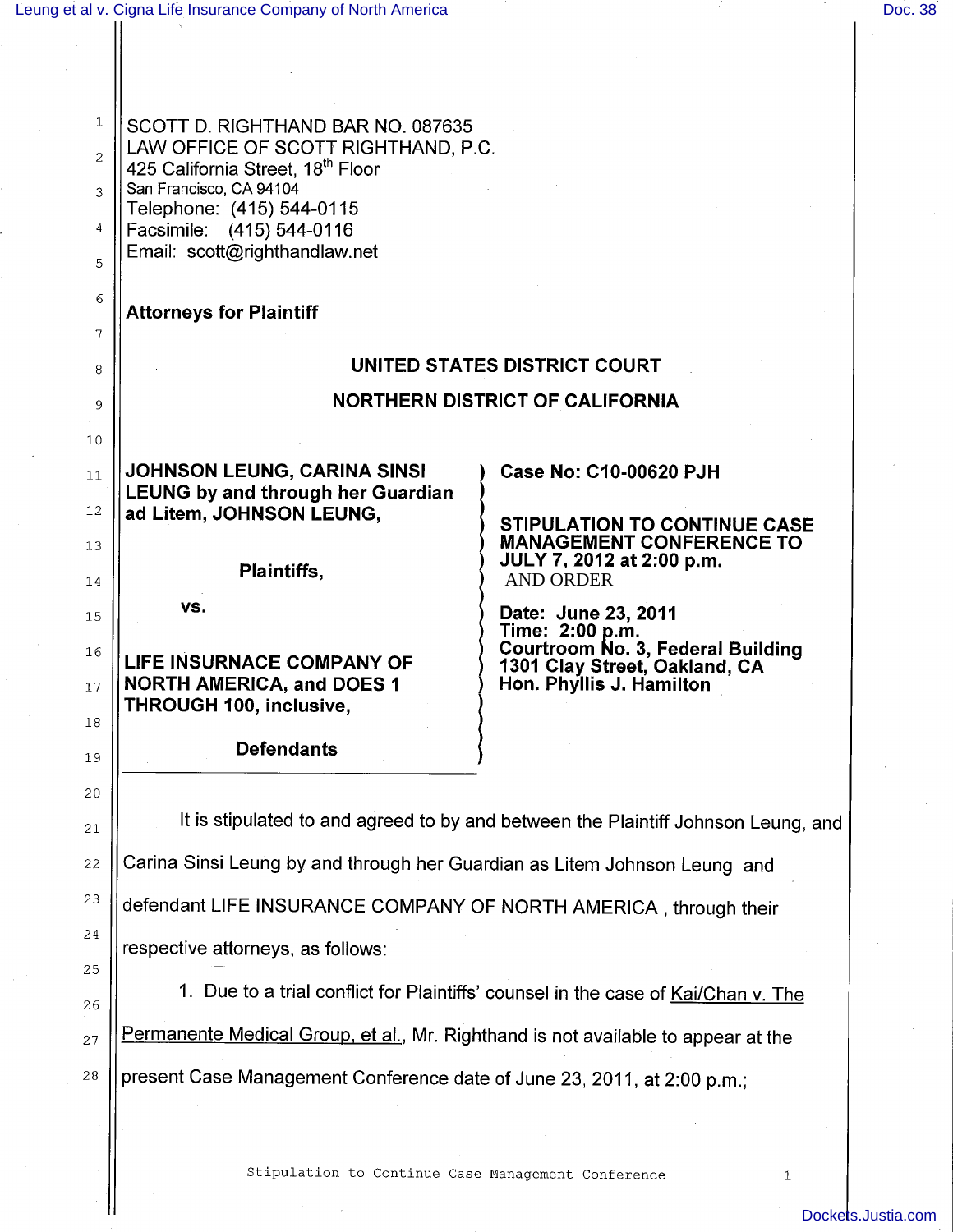1 2. The parties have agreed and so stipulate that the Case Management 2 Conference scheduled for June 23, 2011, at 2:00 p.m., be continued to July 7, 2011, at 3 2:00 p.m. 4 IT IS SO STIPULATED. 5 6 7 6/31/11 DATED: LAW OFFICE OF SCOTT RIGHTHAND, P.C. 8 9 By *1st Scott Riqhthand* 10 Scott Righthand Attorney for Plaintiffs 11 Johnson Leung and Sinsi Leung 12  $\mathsf{DATED:} \mathcal{L}/\mathcal{H}/\mathcal{H}$ WILSON, ELSER, MOSKOWITZ, EDELMAN & 13 DICKER LLP 14 15 By /s/ Adrienne C. Publicover Adrienne C. Publicover 16 Shilpa Doshi Attorneys for Defendant 17 Life Insurance of North America UNITES DISTRICT CONTRACT COMPANY 18 19 ORDERED 20 NORTHERN DISTRICT OF CALIFORNIA 6/22/11Judge Phyllis J. Hamilton 21 22 23 24 25 26 27 28

## Stipulation to Continue Case Management Conference <sup>2</sup>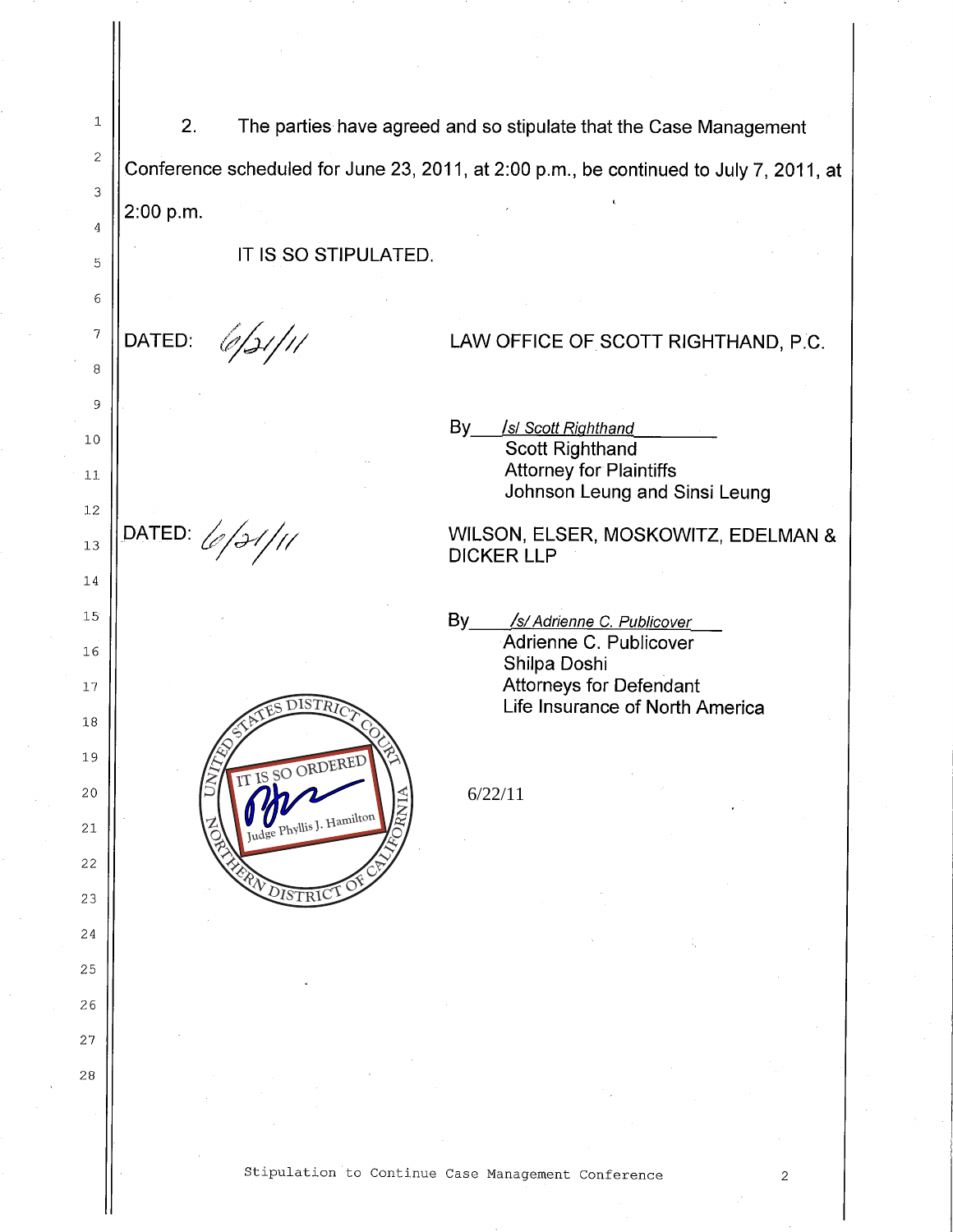## CERTIFICATE OF SERVICE **JOHNSON LEUNG, et al.** V. **CIGNA, et al. USDC, North District Court Case No: C10-00620 PJH**

I, Laura Gonzales am employed in the County of San Francisco, State of California. I am over the age of eighteen years and not a party to the within action; my business address is 425 California Street, 18<sup>th</sup> Floor, San Francisco, CA 94104. On June 21, 2011, I served the foregoing document(s) described as the following:

## **STIPULATION TO CONTINUE CASE MANAGEMENT CONFERENCE TO JULY 7, 2012 at 2:00 p.m.; PROPOSED ORDER**

[ ] by placing [ ] the original [ ] true copy(ies) thereof enclosed in sealed envelopes addressed as follows:

 $\left| \chi \right|$  EMAIL/PACER/ECF: I caused all of the pages of the above-entitled documents to be sent to the recipients specifically noted below by electronic E-filing:

Shilpa Gadana Doshi, Esq. 12

1

2

3

4

5

6

7

8

9

10

11

14

15

16

17

18

19

20

21

22

23

24

25

26

27

28

Adrienne Clare Publicover, Esq.

Wilson, Elser, Moskowitz, Edelman & Dicker, LLP 13

525 Market Street, 17<sup>th</sup> Floor

San Francisco, CA 94104

Email: shilpa.doshi@wilsonelser.com

Adrienne.publicover@wilsonelser.com

## [ ] **HAND DELIVERY: I placed a true and correct copy thereof in a sealed envelope and**

**caused such envelope to be delivered by hand to the addressee(s) indicated:**

I declare under penalty of perjury under the laws of the State of California that the foregoing is true and correct and that this declaration was executed on June 21, 2011, at San Francisco, California.

Medes Laura Gonzales